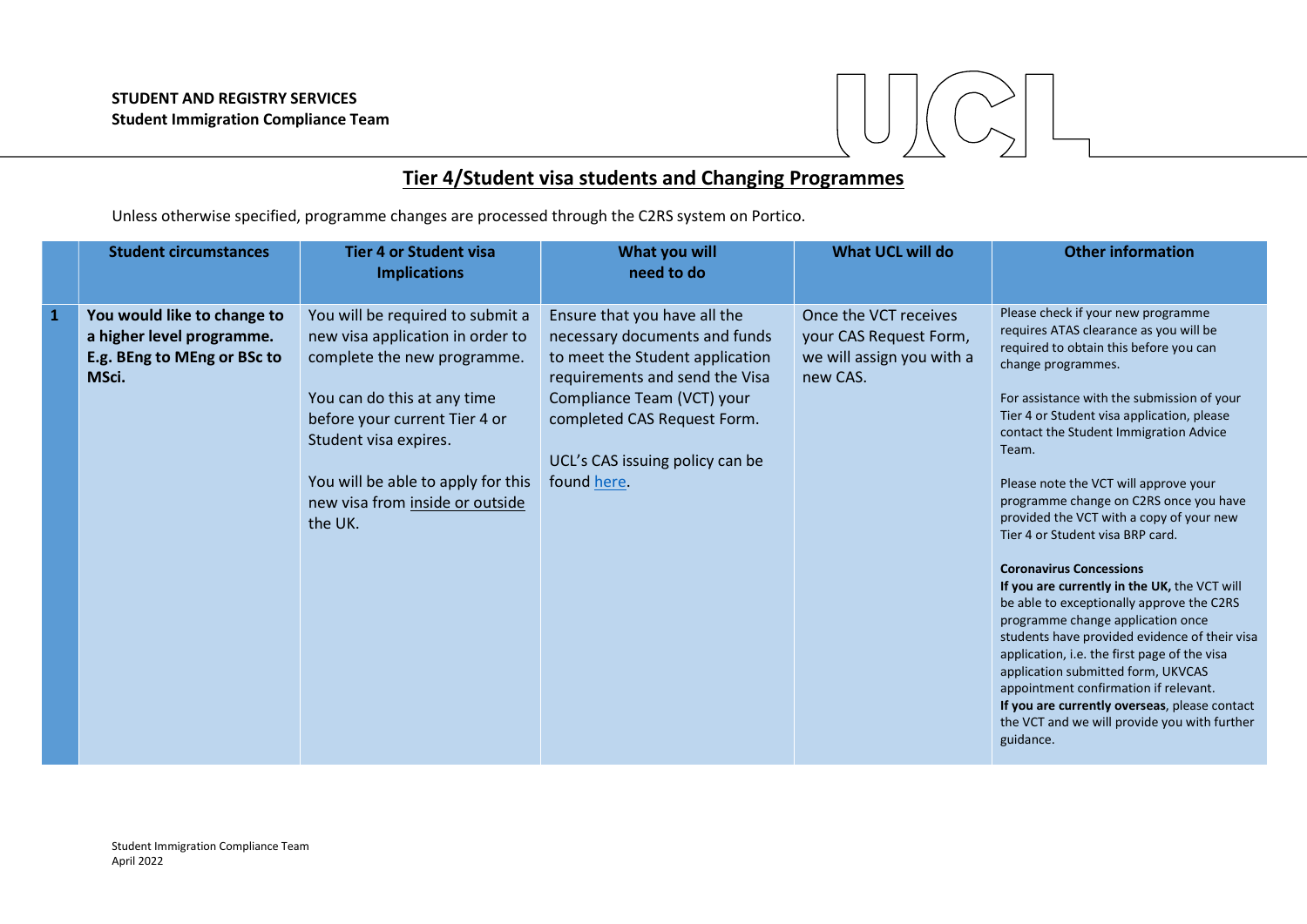|                         | <b>Student circumstances</b>                                                                                                                                     | <b>Tier 4 or Student visa</b><br><b>Implications</b>                                                                                                                                                               | What you will<br>need to do                                                                                                                                                                                                                                                                                         | <b>What UCL will do</b>                                                                                                                                                                                               | <b>Other information</b>                                                                                                                                                                                                                                                |
|-------------------------|------------------------------------------------------------------------------------------------------------------------------------------------------------------|--------------------------------------------------------------------------------------------------------------------------------------------------------------------------------------------------------------------|---------------------------------------------------------------------------------------------------------------------------------------------------------------------------------------------------------------------------------------------------------------------------------------------------------------------|-----------------------------------------------------------------------------------------------------------------------------------------------------------------------------------------------------------------------|-------------------------------------------------------------------------------------------------------------------------------------------------------------------------------------------------------------------------------------------------------------------------|
| $\overline{2}$          | You would like to change to<br>a lower level programme.<br>E.g. MEng to BEng or MSci to<br>BSc.                                                                  | As you will be able to complete<br>the programme within the<br>duration of your current visa,<br>you will be able to continue on<br>this programme, without your<br>current Tier 4/Student Visa<br>being affected. | You will need to contact your<br>department in the first instance<br>to make this programme change<br>request, your department will<br>then liaise with your Faculty and<br>the Student Records Team to<br>approve this change.                                                                                     | UCL will report the<br>programme change to<br>UKVI once your student<br>record has been updated.<br>Once you've completed<br>your programme and<br>been awarded your<br>degree, UCL will also<br>report this to UKVI. | Please also note, this programme<br>change request will not be processed<br>through C2RS system on Portico.                                                                                                                                                             |
| $\overline{\mathbf{3}}$ | You are expected to<br>complete, or have<br>completed the third year of<br>your MEng or MSci<br>programme and would like<br>to graduate with the BEng or<br>BSc. | Your visa duration will be longer<br>than your programme duration.                                                                                                                                                 | You will need to contact your<br>department to advise them that<br>you would like to leave the<br>programme early and graduate<br>with the Bachelor degree.<br>Please note that early course<br>completions require department<br>and faculty approval. The VCT<br>and Student Records also need to<br>be notified. | Once you have reached<br>your new programme end<br>date, UCL will withdraw<br>sponsorship of your visa.<br>UKVI will curtail your visa<br>to your new programme<br>end date, plus 4 months.                           | Please note that your department<br>may have a deadline in place for<br>graduating early. Please speak to<br>your department for further<br>information.<br>Please also note, this programme<br>change request will not be processed<br>through C2RS system on Portico. |
| $\overline{a}$          | You would like to change to<br>a programme at the same<br>level with the same<br>programme duration. E.g.<br><b>MSc to MRes.</b>                                 | Your current Student visa will<br>not be affected.                                                                                                                                                                 | You will be required to submit an<br>academic progression statement<br>as part of the C2RS task.<br>Please note, without this<br>statement, we are not able to<br>proceed with the programme<br>change request.                                                                                                     | UCL will report your<br>change in circumstances<br>to UKVI.                                                                                                                                                           | Please check if your new programme<br>requires ATAS clearance as you will<br>be required to obtain this before you<br>can change programmes.                                                                                                                            |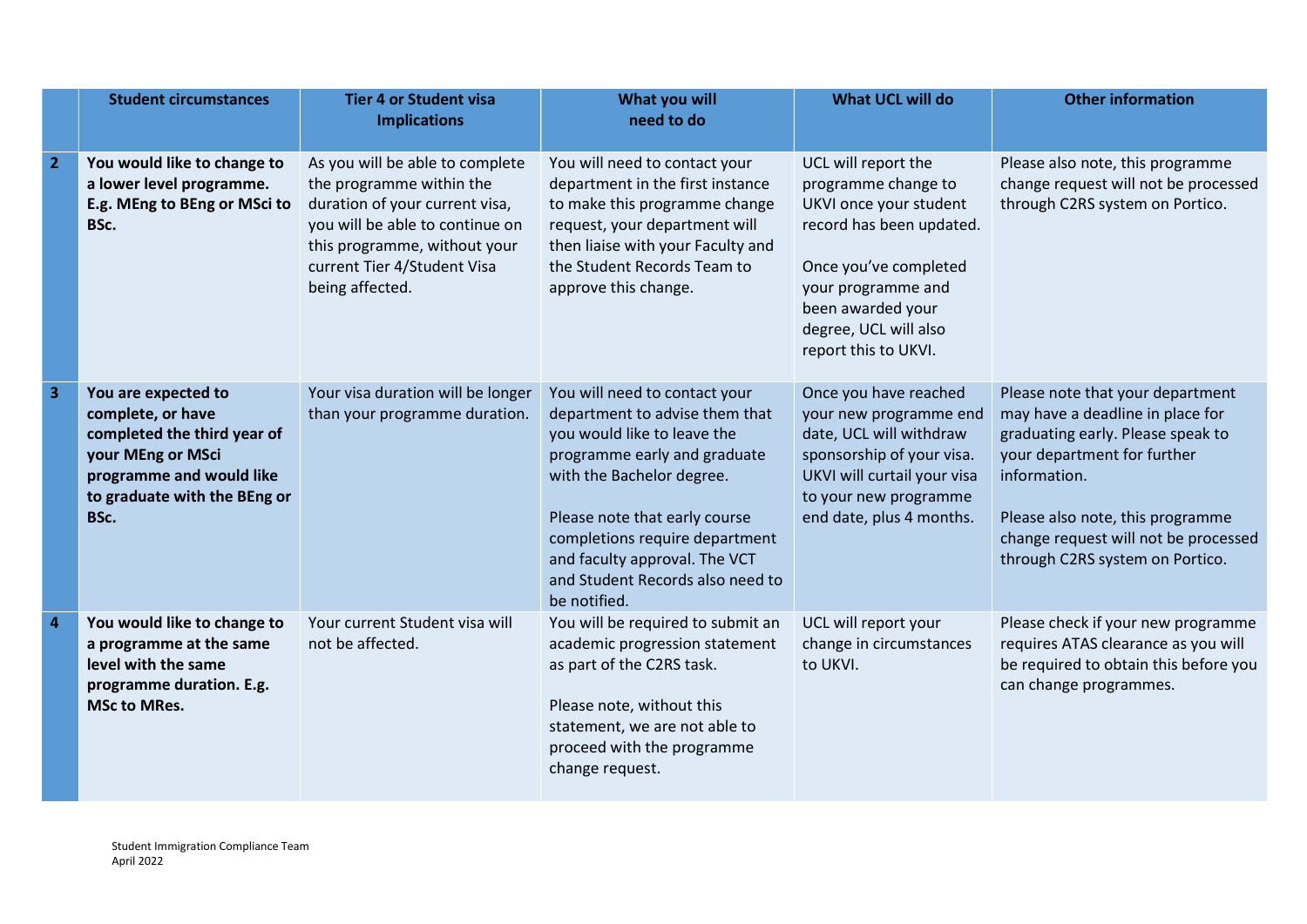|   | <b>Student circumstances</b>                                                                                                    | <b>Tier 4 or Student visa</b><br><b>Implications</b>                                                                                                                                                                                                                                                             | What you will<br>need to do                                                                                                                                                                                                                                                                                                                                             | <b>What UCL will do</b>                                                                                                                                                                                                              | <b>Other information</b>                                                                                                                                                                                                                                                                                                                                                                               |
|---|---------------------------------------------------------------------------------------------------------------------------------|------------------------------------------------------------------------------------------------------------------------------------------------------------------------------------------------------------------------------------------------------------------------------------------------------------------|-------------------------------------------------------------------------------------------------------------------------------------------------------------------------------------------------------------------------------------------------------------------------------------------------------------------------------------------------------------------------|--------------------------------------------------------------------------------------------------------------------------------------------------------------------------------------------------------------------------------------|--------------------------------------------------------------------------------------------------------------------------------------------------------------------------------------------------------------------------------------------------------------------------------------------------------------------------------------------------------------------------------------------------------|
| 5 | You would like to change to<br>a programme at the same<br>level with a longer<br>programme duration. E.g.:<br><b>BFA to BA.</b> | Your current Tier 4 or Student<br>visa will not cover you for the<br>full duration of your new<br>programme.<br>You are required to submit this<br>new Tier 4 or Student visa<br>application from outside the UK<br>at a time which causes the least<br>amount of disruption to your<br>studies.                 | You will be required to submit an<br>academic progression statement<br>as part of the C2RS task.<br>Ensure that you have all the<br>necessary documents and funds<br>to meet the Tier 4 or Student visa<br>application requirements and<br>send the Visa Compliance Team<br>(VCT) your completed CAS<br>Request Form.<br>UCL's CAS issuing policy can be<br>found here. | Once the VCT receives<br>your CAS Request Form<br>and a copy of your<br>boarding pass which<br>confirms you have left<br>the UK, you will receive a<br>new CAS.<br>UCL will also report your<br>change in circumstances<br>to UKVI.  | Please note your new visa<br>application must be submitted<br>before your current visa expires and<br>from outside the UK.<br>Once you have received your new<br>visa, please inform the VCT, and your<br>programme change will be<br>concluded.<br>For assistance with the submission<br>of your Tier 4 or Student visa<br>application, please contact the<br><b>Student Immigration Advice Team.</b> |
| 6 | You would like to add a<br>work placement or year<br>abroad.                                                                    | Your current Tier 4 or Student<br>visa will not cover you for the<br>full duration of your new<br>programme.<br>You will be required to extend<br>your visa in order to complete<br>your programme, but you can<br>choose whether to apply for a<br>new visa before you go on your<br>new work placement or year | Ensure that you have all the<br>necessary documents and funds<br>to meet the Tier 4 or Student visa<br>application requirements and<br>send the Visa Compliance Team<br>(VCT) your completed CAS<br>Request Form.<br>UCL's CAS issuing policy can be<br>found here.                                                                                                     | The VCT will approve<br>your programme change<br>on C2RS once your<br><b>Department and Faculty</b><br>have approved the<br>request.<br>When you are ready to<br>apply for your new visa<br>please submit a<br>completed CAS Request | Please check if your new programme<br>requires ATAS clearance as you will<br>be required to obtain this before you<br>can change programmes.<br>For assistance with the submission<br>of your Student visa application,<br>please contact the Student<br>Immigration Advice Team.                                                                                                                      |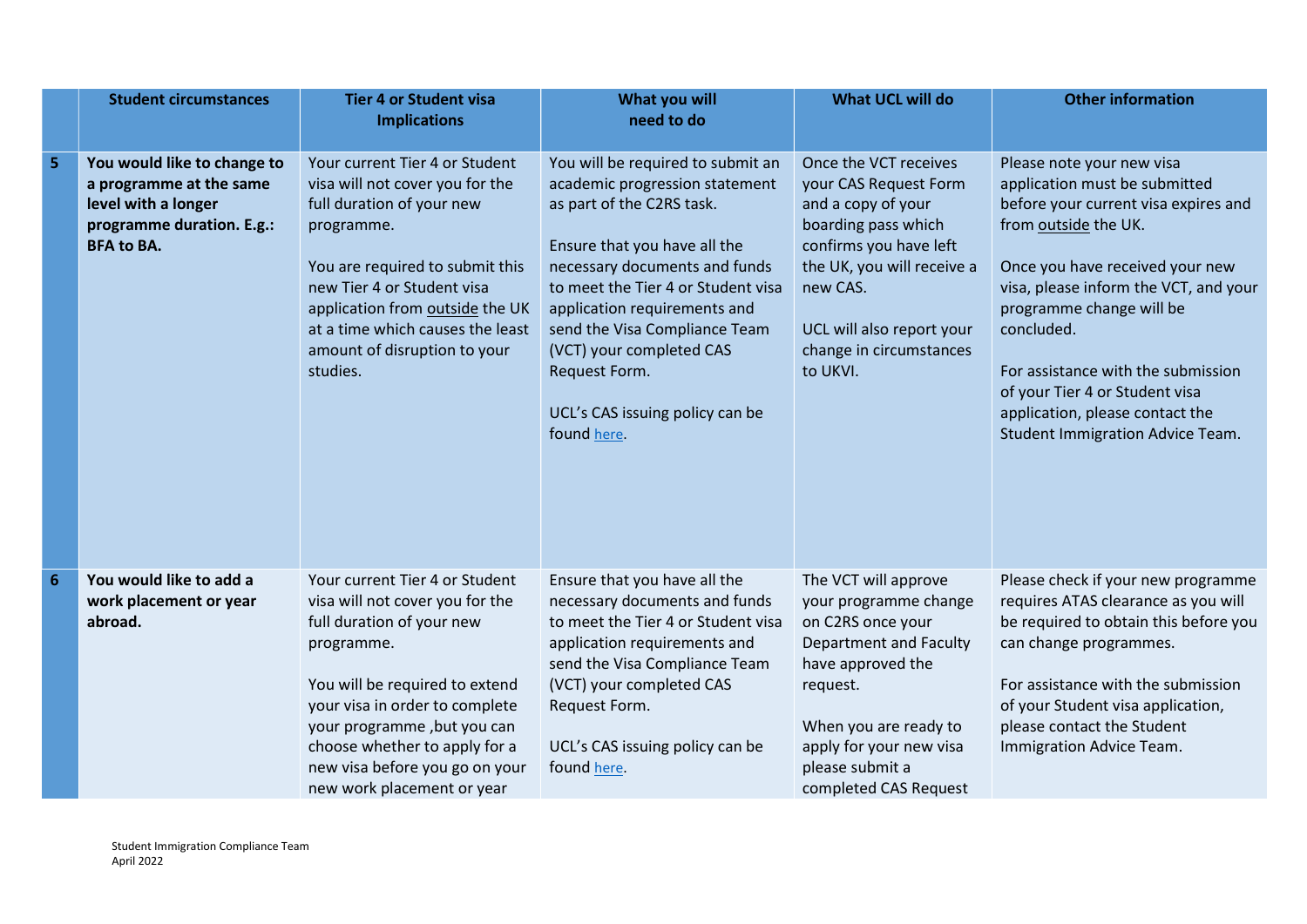|                | <b>Student circumstances</b>                                                                            | <b>Tier 4 or Student visa</b><br><b>Implications</b>                                                                                                                                                                                                                                                                                                                                                                                                                                                                                                                                                                                                                                                                                      | What you will<br>need to do                                                                     | <b>What UCL will do</b>                                                                                                                                                                                                                                                                   | <b>Other information</b>                                                                                                                                                                                                                                                                                                                                                                                                                                             |
|----------------|---------------------------------------------------------------------------------------------------------|-------------------------------------------------------------------------------------------------------------------------------------------------------------------------------------------------------------------------------------------------------------------------------------------------------------------------------------------------------------------------------------------------------------------------------------------------------------------------------------------------------------------------------------------------------------------------------------------------------------------------------------------------------------------------------------------------------------------------------------------|-------------------------------------------------------------------------------------------------|-------------------------------------------------------------------------------------------------------------------------------------------------------------------------------------------------------------------------------------------------------------------------------------------|----------------------------------------------------------------------------------------------------------------------------------------------------------------------------------------------------------------------------------------------------------------------------------------------------------------------------------------------------------------------------------------------------------------------------------------------------------------------|
|                |                                                                                                         | abroad, or after you have<br>completed your work<br>placement or year abroad. You<br>will be able to apply for this<br>new visa from inside or outside<br>the UK.<br>If you decide to extend your<br>visa BEFORE you start your<br>work placement/year abroad:<br>You will need to ensure that<br>you give yourself sufficient time<br>to obtain a new visa, as you will<br>not be permitted to undertake<br>your work placement/year<br>abroad if you have a pending<br>visa application.<br>If you decide to extend your<br>visa AFTER you have completed<br>your work placement/year<br>abroad: You will need to ensure<br>your new visa application is<br>submitted no more than three<br>months before your current visa<br>expires. |                                                                                                 | Form to the VCT. Once<br>the VCT receives your CAS<br>Request Form, you will<br>receive a new CAS.<br>UCL will also report your<br>change in circumstances<br>to UKVI. This will include<br>information regarding the<br>length and location of<br>your year abroad or work<br>placement. | <b>Coronavirus Concessions</b><br>If you are currently in the UK, the<br>VCT will be able to exceptionally<br>approve the C2RS programme<br>change application once students<br>have provided evidence of their visa<br>application, i.e. the first page of the<br>visa application submitted form,<br>UKVCAS appointment confirmation if<br>relevant.<br>If you are currently overseas, please<br>contact the VCT and we will provide<br>you with further guidance. |
| $\overline{7}$ | You would like to change<br>programmes at the same<br>level with shorter<br>programme duration. E.g. to | Your current Tier 4 or Student<br>visa will be longer than your<br>new programme duration.                                                                                                                                                                                                                                                                                                                                                                                                                                                                                                                                                                                                                                                | You may be required to submit an<br>academic progression statement<br>as part of the C2RS task. | Once you have reached<br>your new programme end<br>date, UCL will withdraw<br>sponsorship of your visa.<br>UKVI will curtail your visa                                                                                                                                                    |                                                                                                                                                                                                                                                                                                                                                                                                                                                                      |